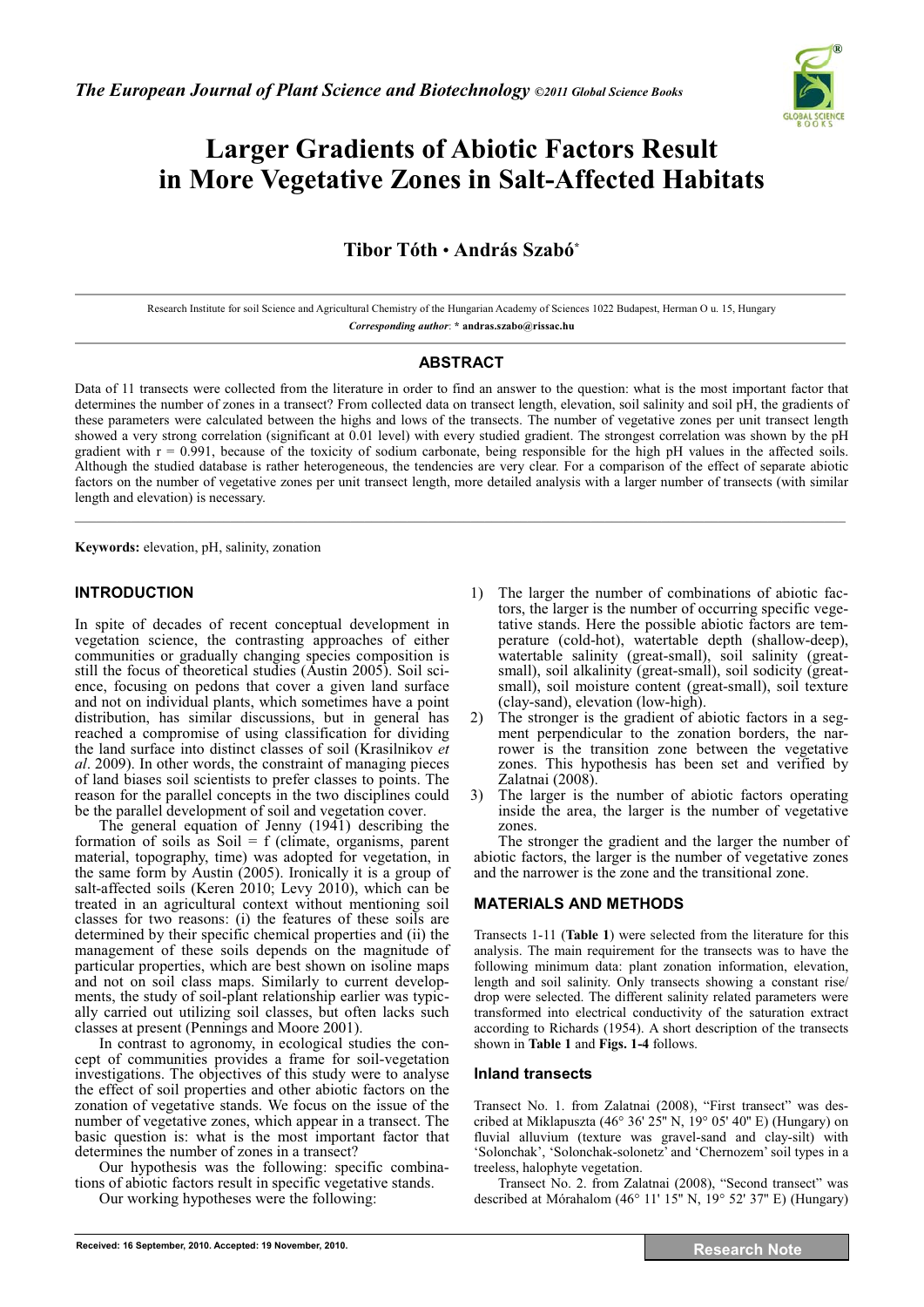|  | <b>Table 1</b> The measured and derived parameters of the 11 studied transects. |
|--|---------------------------------------------------------------------------------|
|--|---------------------------------------------------------------------------------|

| Code of transect <sup>#</sup> | Number of Zones | Length of transect |                       |                |          |                | 핑                      |           | Zones/Length | Elevation/Length<br>gradient | ength<br>Salinity/L<br>gradient | pH/Length gradient | gradients<br>Sum of | <b>Affecting factors</b>                                                                                             |
|-------------------------------|-----------------|--------------------|-----------------------|----------------|----------|----------------|------------------------|-----------|--------------|------------------------------|---------------------------------|--------------------|---------------------|----------------------------------------------------------------------------------------------------------------------|
|                               | vegetative      | m                  | at                    | at             | at       | at             | at                     | at        | /m           | n.a.                         | dS/m                            | /m                 |                     |                                                                                                                      |
| $\mathbf{1}$                  | unit<br>6       | 15                 | low<br>$\overline{0}$ | high<br>0.27   | low<br>2 | high<br>16.7   | low<br>$7\phantom{.0}$ | high<br>9 | 0.4          | 0.018                        | 0.978                           | 0.133              | 1.129               | Salinity, sodicity, pH, soil water<br>retention, waterlogging                                                        |
| 2                             | 2               | 20                 | $\theta$              | 0.8            | 4.6      | $\overline{2}$ | 8                      | 8         | 0.1          | 0.04                         | 0.134                           | $\Omega$           | 0.174               | Salinity, soil water retention                                                                                       |
| 3                             | 4               | 30                 | $\overline{0}$        | 0.8            | 10       | 5.3            | $\overline{7}$         | 7         | 0.133        | 0.027                        | 0.156                           | $\boldsymbol{0}$   | 0.182               | Salinity, sodicity, pH, soil water<br>retention, waterlogging                                                        |
| 4                             | 4               | 400                | $\overline{0}$        | 3              | 15       | 0.5            | 8.2                    | 6.9       | 0.01         | 0.008                        | 0.035                           | 0.003              | 0.047               | Chemical composition, seasonal dyna-<br>mics of soil solution, salinity, dynamics<br>of groundwater, flooding period |
| 5                             | 8               | 2480               | 9.4                   | 10.2           | 35       | 2              | 7                      | 6.8       | 0.003        | $\mathbf{0}$                 | 0.013                           | 8.06E-05           | 0.014               | Salinity, waterlogging                                                                                               |
| 6                             | 4               | 30                 | $\mathbf{0}$          | $\overline{2}$ | 13.5     | 85             | 7.7                    | 8.7       | 0.131        | 0.066                        | 2.346                           | 0.032              | 2.443               | Soil moisture, soil chemistry, texture<br>soil minerals                                                              |
| 7                             | 3               | 225                | $\overline{0}$        | 3              | 130      | 180            | 7                      | 7.3       | 0.013        | 0.013                        | 0.222                           | 0.001              | 0.237               | Soil redox potential, salinity, sulphide<br>concentration                                                            |
| 8                             | 6               | 200                | 3                     | 4              | 116      | 71.5           | 8                      | 8.3       | 0.03         | 0.005                        | 0.223                           | 0.002              | 0.229               | Flooding period, salinity, minimum<br>Ca/Na ratio, mean SAR                                                          |
| 9                             | 5               | 45                 | 3                     | 5              | 10.9     | 13.9           | 9.3                    | 8         | 0.111        | 0.044                        | 0.067                           | 0.029              | 0.3                 | Flooding period, salinity, minimum<br>Ca/Na ratio, mean SAR                                                          |
| 10                            | 4               | 70                 | 95.7                  | 96.2           | 8.6      | 0.67           | 9.8                    | 8         | 0.057        | 0.008                        | 0.114                           | 0.025              | 0.148               | Salinity, sodicity, pH, soil water<br>retention, waterlogging                                                        |
| 11                            | 4               | 3                  | 0                     |                | 24.9     | 8.9            | 10                     | 7.9       | 1.333        | 0.333                        | 5.333                           | 0.693              | 6.36                | Differences in relative elevation, salinity                                                                          |

<sup>#</sup>Data were collected from the following publications 1: Zalatnai (2008) 1st transect; 2: Zalatnai (2008), 2nd transect; 3: Zalatnai et al. (2008); 4: Cantero et al. (1998); 5: Vince and Snow (1984); 6: Brotherson (1987); 7: Mathijs et al. (1999); 8: Alvarez Rogel et al. (2001), 1st transect; 9: Alvarez Rogel et al. (2001), 2nd transect; 10: Tóth et al. (2009); **11**: Mile *et al*. (2001)

on sand dunes formed on fluvial alluvium with 'Meadow', saltaffected soils with loamy texture in a steppe grasslands - salt marsh transitional area.

Transect No. 3. from Zalatnai *et al*. (2008) was described at Csikóspuszta (46° 17' 21'' N, 20° 38' 8'' E) (Hungary on gravelly/ sandy fluvial alluvium with 'Chernozem', 'Meadow solonetz' soils in loess grassland, salt–affected grassland, salt marsh/meadow vegetation.

Transect No. 4. from Cantero (1998) was described in Cordoba province (Argentina). The area is characterized by fluvial paleoactivity, and interconnected lagoons. Soil types are Typic Natraquoll, Typic Natraqualf and Typic Duraqualf. Water table oscillates yearly. Vegetation is 'meadow' grassland, and salt marsh.

Transect No. 6. from Brotherson (1987) was described at the west bank of Utah lake (USA). The soil texture is silt dominated. Vegetation is halophyte grassland, like annual saltgrasses, alkaligrasses, saltgrass-forb, and typical saltgrasses.

Transect No. 10. from Tóth *et al*. (2006) was described at Apaj (Hungary). The sandy salt-affected soils are covered by saltaffected grassland vegetation.

Transect No. 11. from Mile *et al.* (2001) was described at Pétery lake (Hungary). Periodically waterlogged micro-relief is typical here, hence vegetation is composed of various salt-affected grasslands, with sharp boundaries.

#### **Seashore transects**

Transect No. 5. from Vince and Snow (1984) was described at Sustina River Alaska, (61° 15' N 150° 30' W) (USA). Soil layers of silt and peat alternate. Vegetation is mudflat, and sedge marsh.

Transect No. 7. from Mathijs (1999) was described at Gazi bay (4° 25' S, 39° 50' E) (Kenya). Soil type changes form dark grey coloured muddy soil, with loam texture, to a sandy light textured soil along the transect. Vegetation is mangrove forest.

Transect No. 8. from Alvarez Rogel (2001), was described at the La Mata lagoon (38° 02' 00" N, 0° 40' 35" W) (Spain) originally as "Transect 1". Along the transect ochric and mollic epipedon was found, with  $CaCO<sub>3</sub>$  increasing with depth. Soil texture was silty-loam. Vegetation is halophyte grassland.

Transect No. 9. was described by Alvarez Rogel (2001), as "Transect 2" in the original publication, but compared to their "Transect 1" had different texture, sand.

Each transect was tabulated between the lowest (minimum elevation) and highest (maximum elevation) points. The corresponding variables, such as length of the transect, the number of vegetative zones, salinity and pH were tabulated between these extreme points.

The hypotheses were tested by correlation analysis, using the Pearson correlation coefficient. For each calculation (or each figure), the individual transects provided one pair of observations, resulting in a sample size of 11. The number of zones per length of transect (for Transect No 1 it was 6/15, see first line of **Table 1**) was correlated with derived variables, such as the elevation gradient, the salinity gradient, the pH gradient and the sum of these three gradients (see **Table 1**). Gradients were calculated analogous to slope: the rise was divided by the transect length. For example elevation gradient for Transect No 1 was calculated as (0.27-0)/15, see first line of **Table 1**.

#### **RESULTS AND DISCUSSION**

**Table 1** shows the basic measured parameters of the transects together with the derived ones. Since the most important question was how frequently do the vegetative zones follow each other, the main 'dependent' variable was the number of zones per unit length of the transect. This variable, although it seems to be suitable, has some drawbacks, which are enumerated below.

Firstly, the length of the transects depends very much on the overall scale of the studies. This scale is sometimes not evident from the publications, which focus on the relationship between vegetation and soils. Typically, ecological or restoration, management studies use larger transects and floristic and pedological studies use shorter ones. An example is the case of the four Hungarian studies. Transect No 11 focussed on coenological assessment of natural salinization. Transects Nos 1 to  $\overline{3}$  were surveyed for studying the vegetation boundaries. Transect No 10. was sampled for de-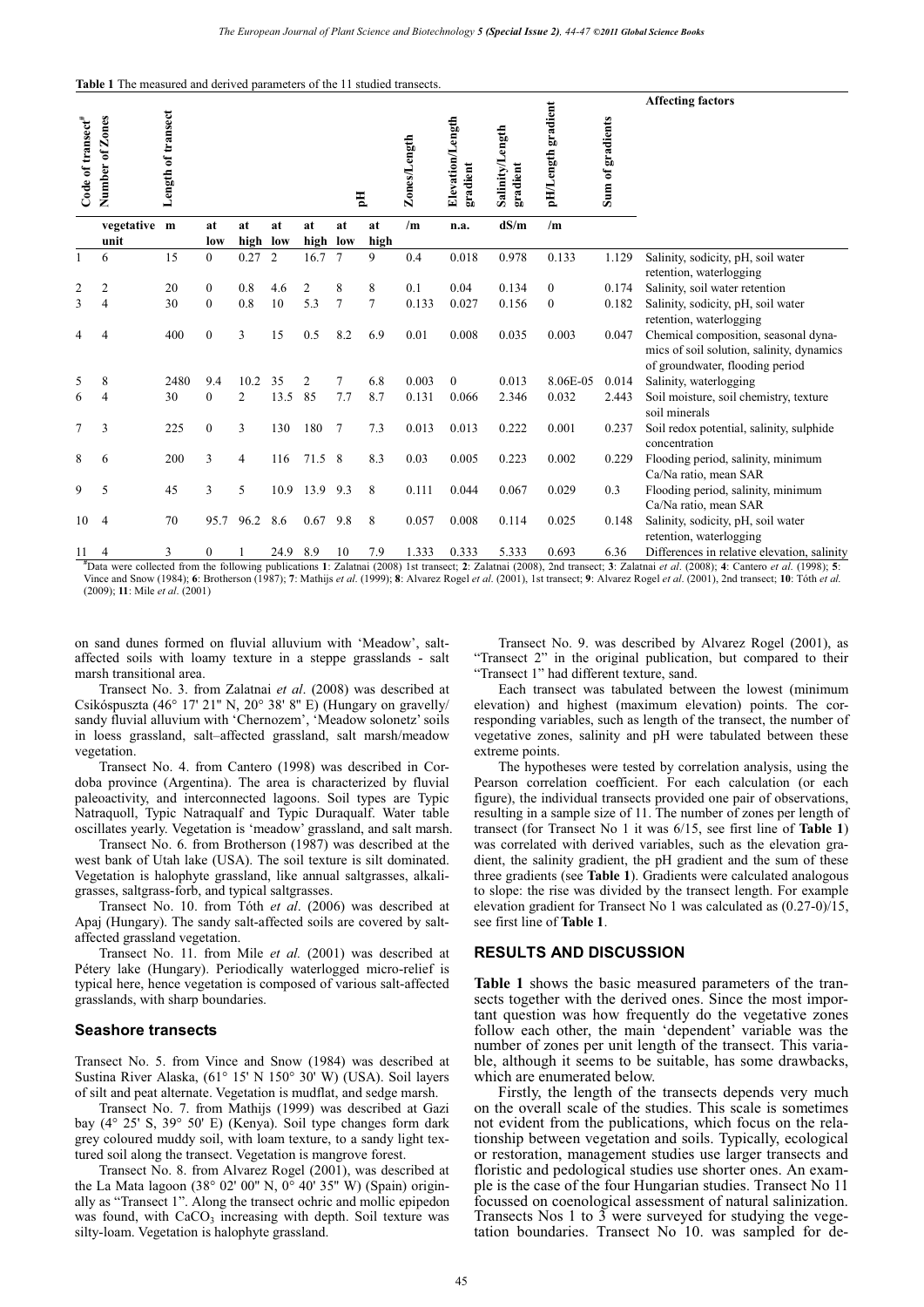

Zones/Length

**Fig. 1 Relationship between the elevation gradient and the number of zones per unit length of the transect.** Labels refer to individual transects as shown in **Table 1**. The correlation coefficient is 0.954 (significant at 0.01).



Zones/Length

**Fig. 2 Relationship between the salinity gradient and the number of zones per unit length of the transect.** The correlation coefficient is 0.920 (significant at 0.01).

monstrating the usefulness of five different geoelectric field instruments.

Secondly, the number of the vegetative zones depends very much on the objectives of the studies. For management and restoration, typically fewer zones are distinguished than for floristic and pedological studies. As an example, it was a very important issue to distinguish as many zones as possible in the Transects 1-3, resulting in a detailed zonation.

**Figs. 1-4** show the relationships between the calculated gradients and the number of vegetative zones per unit transect length. The elevation is a variable, which does not have a direct affect on the vegetation, but includes the complex effects of other variables. In the case of salt-affected habitats, the most important of these variables is wetness/waterlogging, but sedimentation is also important. Based on the circumstances and the selection of the transects, higher elevation can be linked to lower or to higher salinity.

**Fig. 1** shows that there is a very strong correlation between the gradient in the elevation and the number of zones per unit length. The scatter of the points is dominated by Transect No 11, which was surveyed in the most alkaline environment. Being also the shortest, it had a very remarkable effect on the scatter and the overall correlation coefficient.



Zones/Length

**Fig. 3 Relationship between the pH gradient and the number of zones per unit length of the transect.** The correlation coefficient is 0.991 (significant at 0.01).





**Fig. 4 Relationship between the sum of elevation, salinity and pH gradient and the number of zones per unit length of the transect.** The correlation coefficient is 0.938 (significant at 0.01).

**Fig. 2** shows the effect of salinity gradient on the number of zones per unit length of the transect. All three outstanding points in the upper part belong to active and ancient lakeside sites. Salinity has very strong physiological effect, but it has somewhat weaker correlation with the number of zones per unit length than the elevation gradient had.

As **Fig. 3** shows, the strongest correlation with the number of zones per unit length was shown by the pH gradient. High pH values are closely related to the presence of salts that show alkaline hydrolysis. The most characteristic such salt is sodium carbonate, typical for the Hungarian Plain, where Transect Nos 1 and 11 were described. Since carbonate is toxic, its strong effect on the number of zones was expected.

In order to check the hypothesis of the effect of combined abiotic factors, the scatter of the summed gradient values (elevation+salinity+pH) with the number of zones per unit length is shown in **Fig. 4**. The correlation coefficient is not higher than those shown in **Figs. 1-3** and the pattern is very much similar. There is no evident improvement in the correlation with the number of the zones per unit length as the result of summing the gradients.

Although the studied database of 11 transects is rather